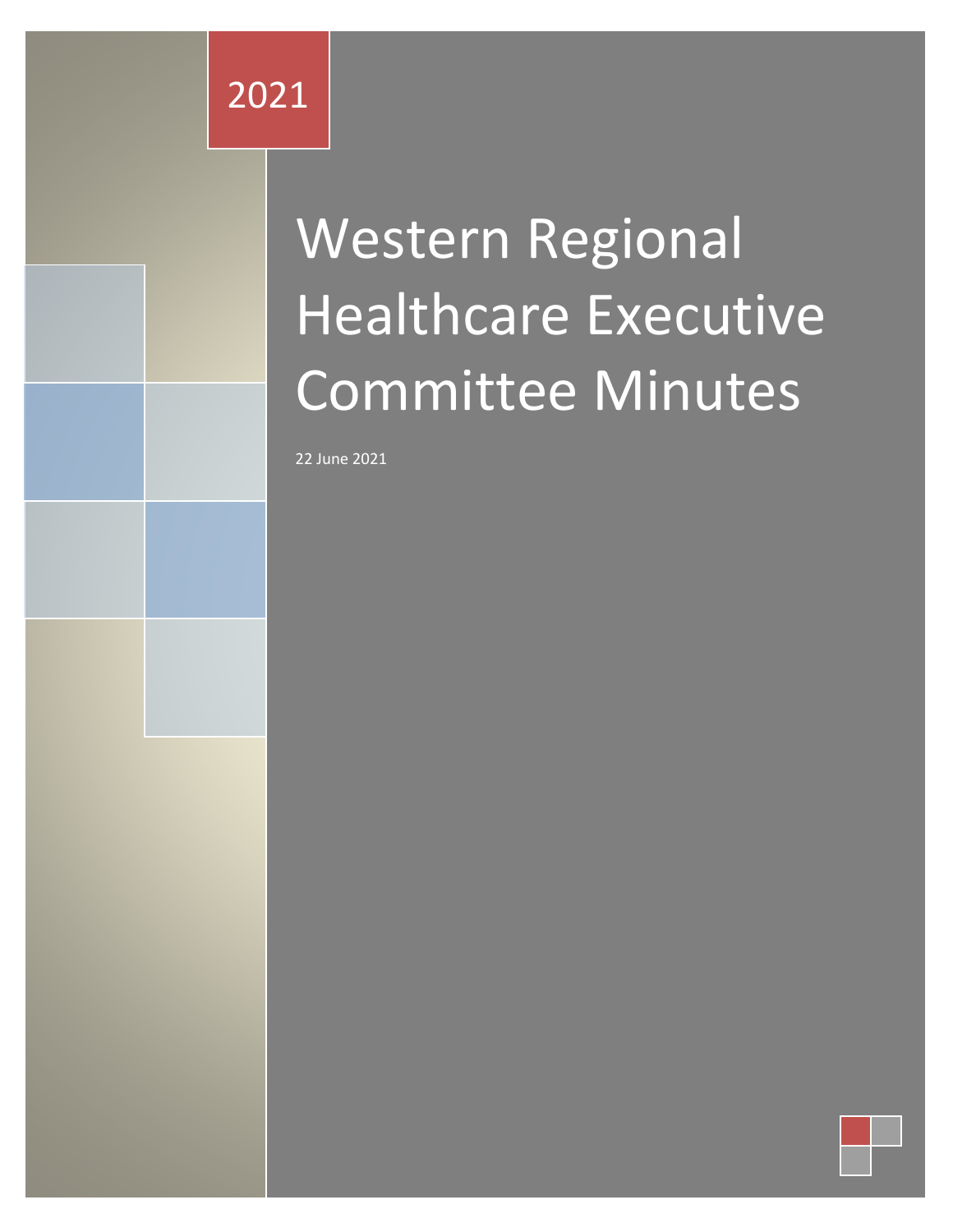**22 June 2021, 0900-1100, Zoom Call to order 1104**

### **Roll Call**

- **Members Present:**
	- o RJ Nelsen, Chair, Providence Health
	- o Jen Phillips, St. James Healthcare
	- o Kelly Bilau, Brendan House
	- o Tammy Matt, CSKT PH
	- o Kyrsten Brinkley, WRHCC Coordinator
- **Members Absent:**
- o Casey Driscoll, SRHCC Coordinator
- o Kitty Songer, CRHCC Coordinator
- o Robbie Kavon, ERHCC Coordinator
- o Luke Fortune, MT DPHHS
- o Colin Tobin MT DPHHS
- o William Torres, Marcus Daly Memorial Hospital (excused)
- o Sue Hansen, Beaverhead Co PH (excused)
- o Nick Holloway, Missoula County DES (excused)
- o Cindee McKee, MHA (traveling)
- o Don McGiboney, MT DPHHS (excused)
- **NOTE**
	- $\circ$  In reviewing previous meeting minutes Kyrsten discovered that RJ had not been formally recognized as moving into the Chair slot when Michelle departed
	- o Sue Hansen needs to be voted on
	- o Motion to approve these 2 items by Tammy
	- o Seconded by Willie
	- o Approved unanimously

#### **Meeting Minutes:**

Meeting Minutes from 10 May 2021 will be available at the August meeting

#### **Treasury Report: No changes since last meeting**

 $\circ$  Don and Colin submitted the grant, it was returned for some clarifying questions and has been resubmitted.

#### **New Membership**

The need for additional executive committee members was discussed; Tammy Matt recommended Audrey Walleser, Western DES DFO and will reach out to local dialysis centers and CSKT nursing programs to see if there is any interest from those organizations. Discussion was had regarding the need for transparency when mixing state and local jurisdictions and that there is requirement set forth about having DES representation on the Executive Committee to meet grant guidance. RJ Asked the group to reach out to increase participation on the Regional level, including nursing schools, the VA, and private pharmacies. Kelly suggested Home Health/Hospice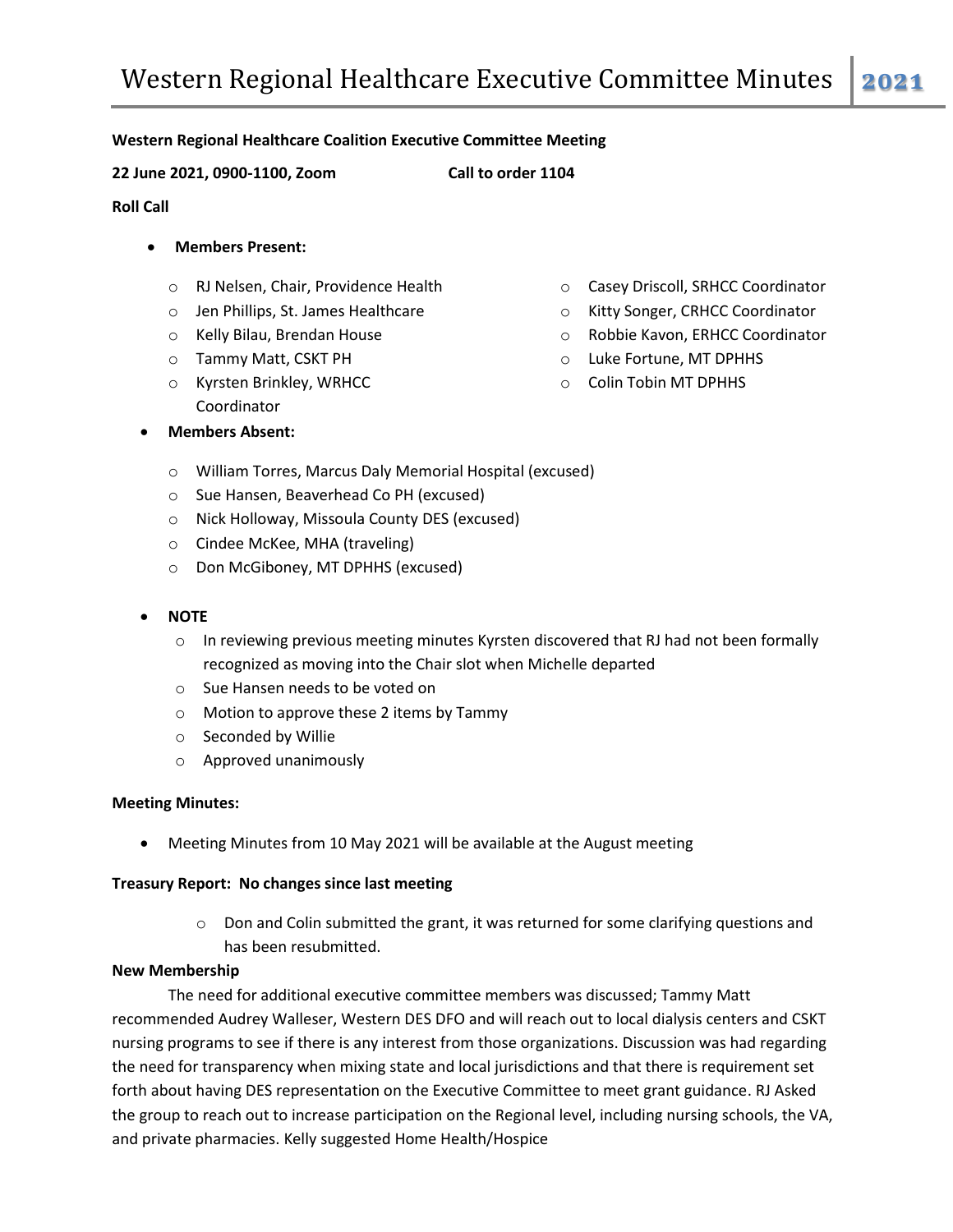### o **Coordinator Update**

- o All-Coordinator work-session in Billings 03-07 May
- o EMisters have been dispersed evenly between LTC and EMS, minimum of two per county- peds equipment ordered, still has yet to arrive
- o Attended the DES DFO meeting in Bozeman- gave a presentation about the HCC's, toured the Bridger Mountain Fire
- o AAR/IP being written for the COVID response based on the HID ANnex
- o Highly Infectious Disease Annex
	- **Thank you for sending signed promulgations in**
- o Clinical Advisor
	- **I** It is allowable to share a Clinical Advisor between other Montana Regional Healthcare Coalitions
	- Agreeable to providing a stipend to cover the extra time spent reviewing RHCC processes and Plans
	- RJ will reach out to acquaintances to see what the going rate would be
- o SRHCC, Casey
	- **•** Delivering PAPRs around the Southern Region
	- **Moving forward with Amateur Radio project**
- o ERHCC, Robbie
	- **Moving forward with Amateur Radio project**
	- **•** Delivered PAPRs
	- **Pediatric equipment is on order**
- o CRHCC, Kitty
	- **•** Delivered PAPRs and pediatric equipment
	- Fire and helicopter crash in region; site visits with Great Falls Clinic and Missouri River Medical Center

#### **Roundtable**

**RJ Nelsen (Providence Services)**: Providence is looking at a thoughtful demobilization of the IC response to COVID. Testing down, but positivity rates are up. No emergency manager at St. Pats. Would like to keep the meetings at an accelerated tempo to maintain engagement.

**Tammy Matt (CSKT Tribal/Public Health)**: CSKT has cut back on vaccine clinics and ramping down on ICS. The vaccine is available at the pharmacy. 46% of Lake County is vaccinated; >50% of the Tribe is vaccinated

**Kelly Bilau (Brendan House)**: Flathead County at a 10% positivity rate, Reporting vaccination rates for LTC residents and staff; possible becoming a CMS quality measure. Staffing issue for nurses and aides. **Jen Phillips (St James)**: Educating staff on aerosolizing measures, hospital measures more strict than those of the county, almost all ventilated inpatients in a sister hospital in Colorado suspected Delta variant. Butte has a 56% vaccination rate.